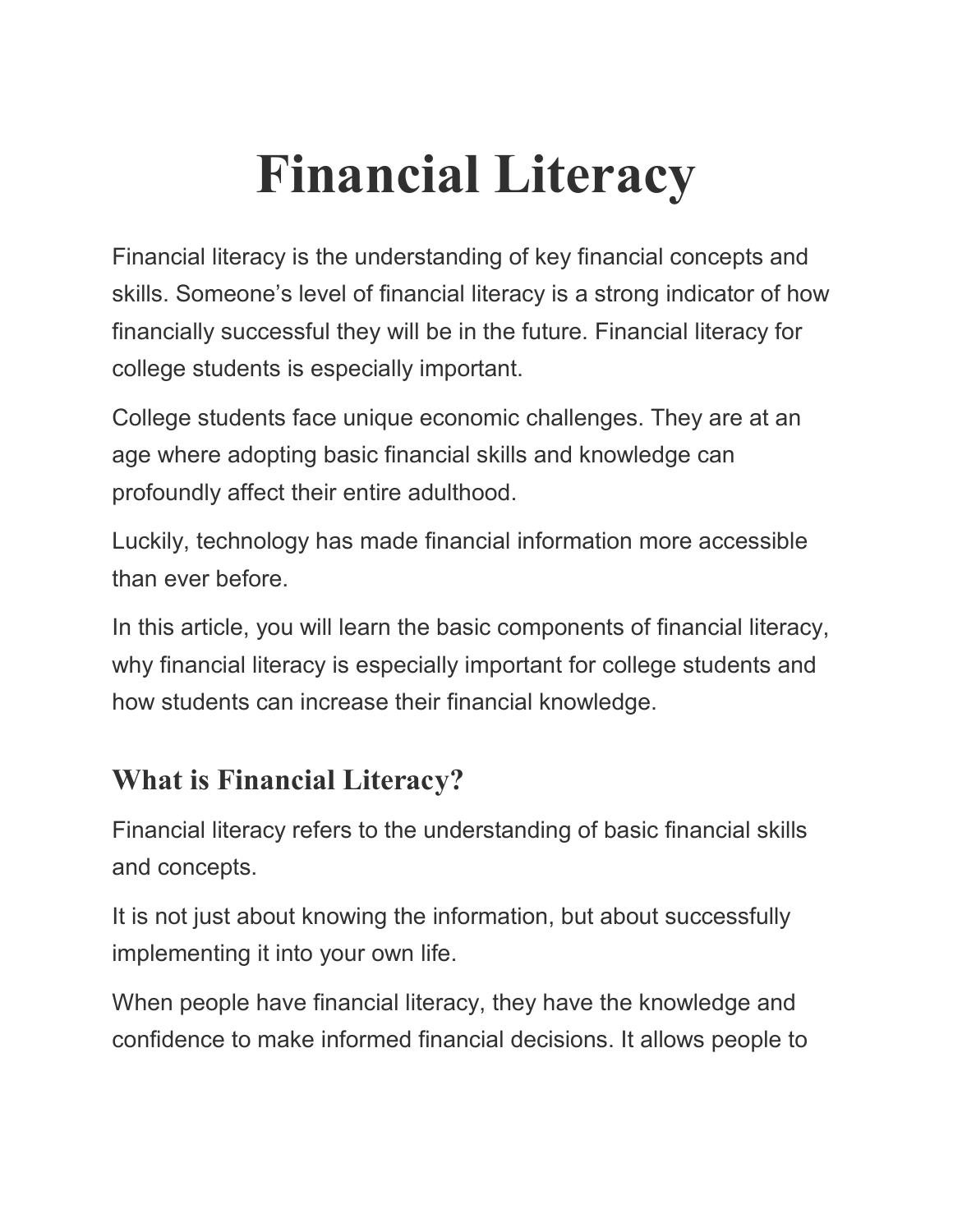responsibly manage their money, borrow and save, and plan and invest for the future.

Financial literacy is more important than ever before.

As technology grows and society changes, finances become even more complicated. As a result, it is essential that college students leave school with solid financial knowledge.

Unfortunately, financial literacy rates are decreasing and Americans' financial habits show it.

Savings rates are decreasing while debt is increasing, and wages are remaining stagnant.

College students who prioritize financial literacy will be able to overcome these challenges and live comfortably in the future.

# **The Components of Financial Literacy**

Congress set up the Financial Literacy and Education Commission under the Fair and Accurate Credit Transactions Act of 2003.

Recognizing the importance of financial literacy, Congress tasked the Commission with creating policy initiatives to help Americans make informed financial decisions.

The Commission sought to accomplish this by creating a national financial education website, [MyMoney.gov.](https://www.mymoney.gov/Pages/default.aspx) Through the Commission's website, they established five primary financial literacy principles.

**Earn**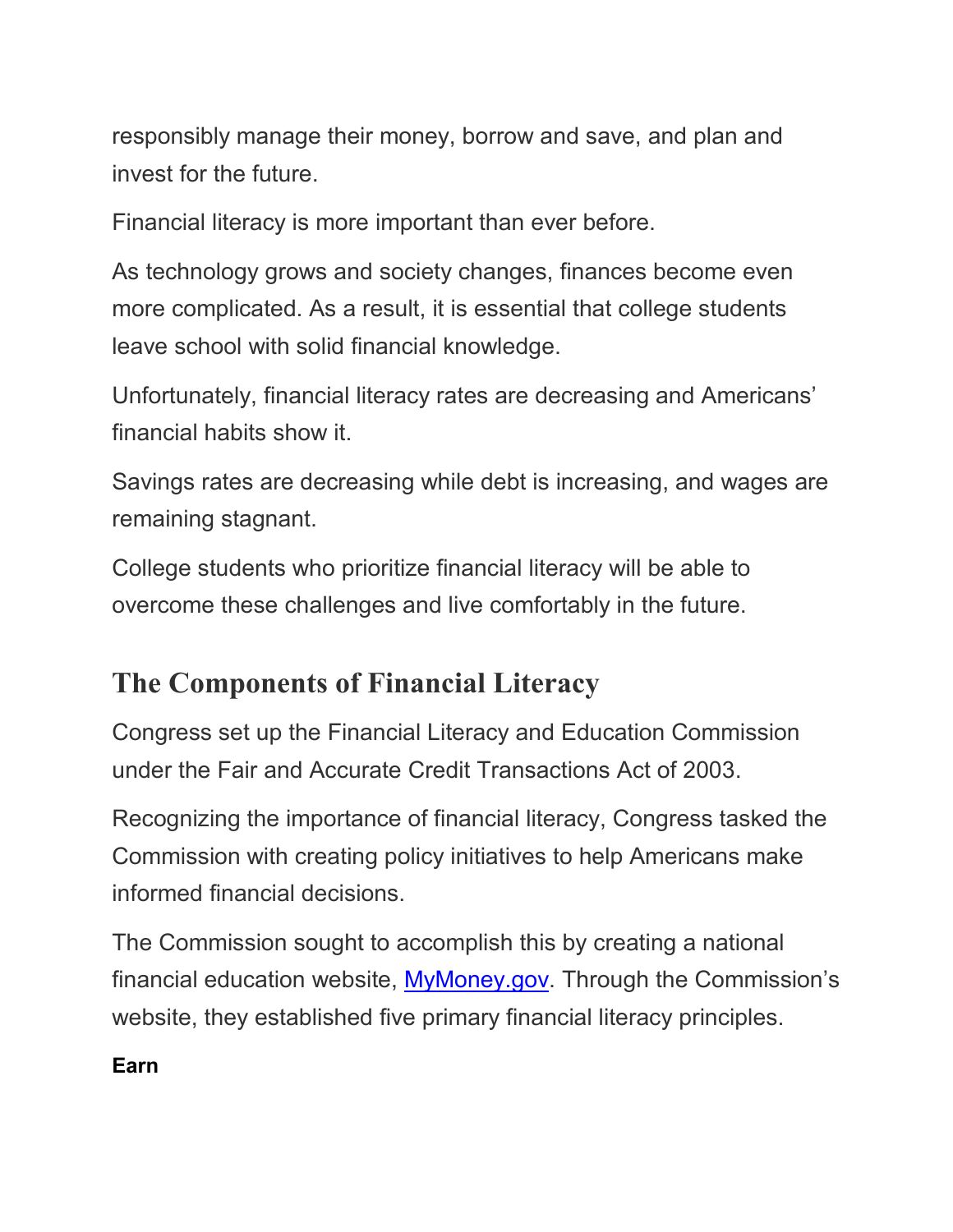One critical component of financial literacy is the ability to earn money. However, even more than that, it is about the understanding of what happens to the money you make, including:

- The amount you take home on your paycheck
- The benefits your employer offers
- The amount you pay in taxes and where that money goes

It is especially important that young people learn this principle of financial literacy early before they join the workforce. Since many students will take on their first part-time job during high school, parents can turn to that job as a learning tool for their teen.

## **Protect**

Another fundamental principle of financial literacy is the ability to protect yourself from financial loss. It's crucial that college students learn early on the importance of having an emergency fund. Insurance is also a major component of protecting your finances, as is learning to guard against identity theft.

## **Spend**

The ability to spend wisely is perhaps the most important one to learn at a young age.

Many young people get their first part-time job in high school or college but then have no financial responsibilities. As a result, they can spend their money on fun.

While that is fine at a young age, it does not necessarily create the spending habits that will help them later on.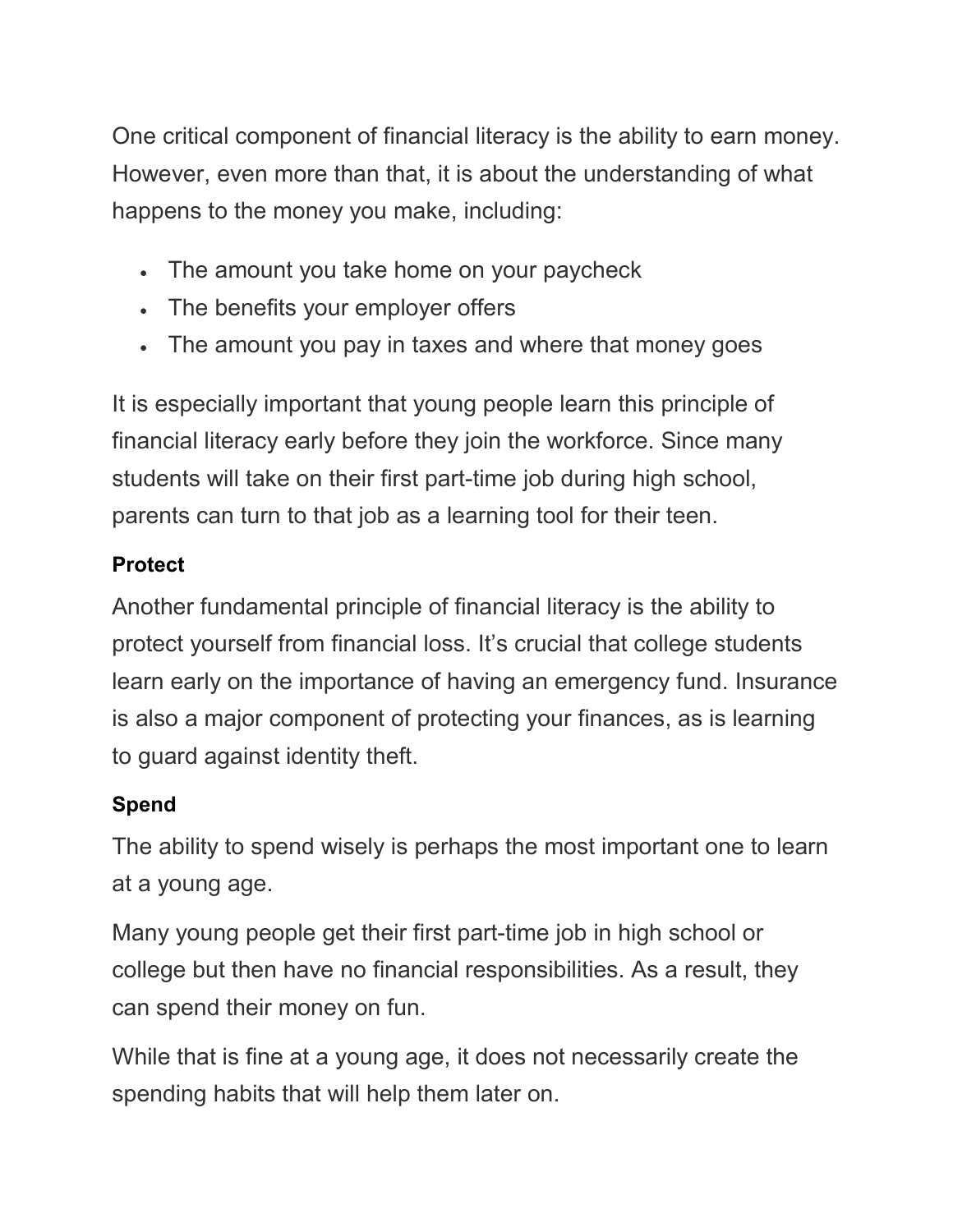This financial literacy principle primarily revolves around the ability to budget spending in advance and track where your money is going. It also includes the ability to live within your means and make educated buying decisions.

## **Borrow**

There is never a better time to learn about the financial literacy principle of borrowing than as a young person. Well over half of students borrow money to get through college, and the class of 2019 graduated with about [\\$29,000](https://www.savingforcollege.com/article/student-loan-statistics) in student loan debt.

This important component of financial literacy revolves around understanding [how to get a loan](https://www.savingforcollege.com/best-private-student-loans-for-college) and, more importantly, how to pay it back afterward.

It starts with learning about credit scores and credit reports, which are some of the most important determining factors when it comes to applying for credit.

Once someone has built up the financial history to qualify for loans and credit, it is critical that they understand their loan terms, such as APR. Finally, you must be able to track your debt and make debt payments on time each month.

# **The Importance of Financial Literacy for College Students**

Understanding basic financial skills and concepts is critical for a successful financial future.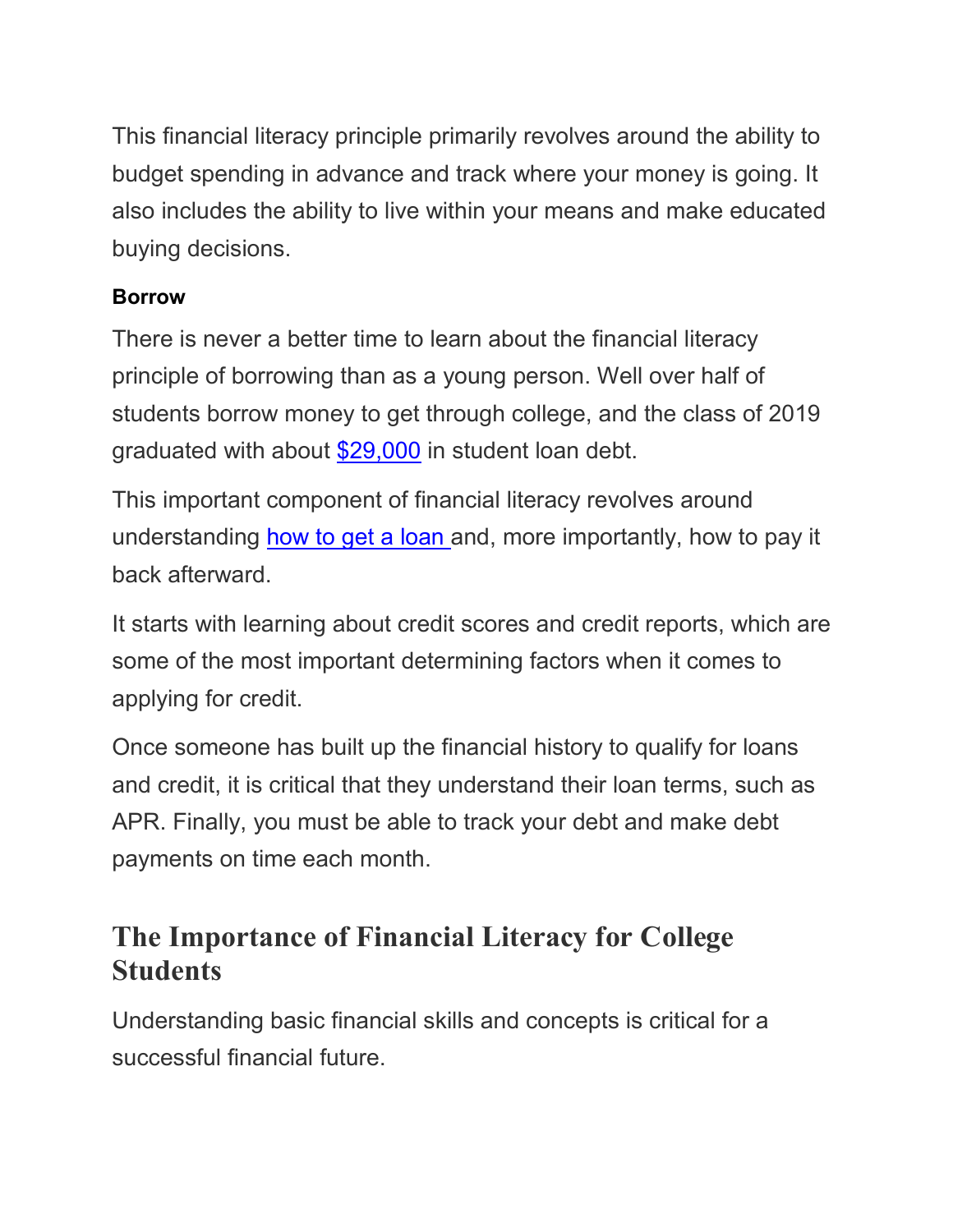Everything we have to do as adults — earning money, budgeting, paying off debt, saving — all relies on financial literacy. However, some of the most important markers of financial wellness are moving in the wrong direction:

- The wage gap is widening between high-income and low-income earners, those with a college degree and those without, etc.
- Savings rates are decreasing. Only about half of Americans have an emergency fund, and nearly 40% do not have money in the bank to cover a [\\$400](https://www.federalreserve.gov/publications/2019-economic-well-being-of-us-households-in-2018-dealing-with-unexpected-expenses.htm) emergency.
- Most Americans do not know how much they need to save for retirement, and fewer than [60%](https://www.finra.org/investors/insights/finra-foundation-national-study-financial-prosperity-eludes-many-americans-despite-economy) are saving for retirement at all.
- About half of those with student loan debt regret their decision to borrow as much as they did.
- The average U.S. household holds more than [\\$7,000](https://www.nerdwallet.com/blog/average-credit-card-debt-household/) of credit card debt and more than \$27,000 of auto loan debt.

As financial literacy becomes increasingly important, data shows that it is actually decreasing.

A National Financial Capability Study by the Financial Industry Regulatory Authority (FINRA) found that just [34%](https://www.finra.org/investors/insights/finra-foundation-national-study-financial-prosperity-eludes-many-americans-despite-economy) of Americans could answer four of five basic financial literacy questions. This rate was a decrease of 8% from just a decade earlier.

The numbers are even less promising for young people. The largest decrease occurred in Americans in the 18–34 age range.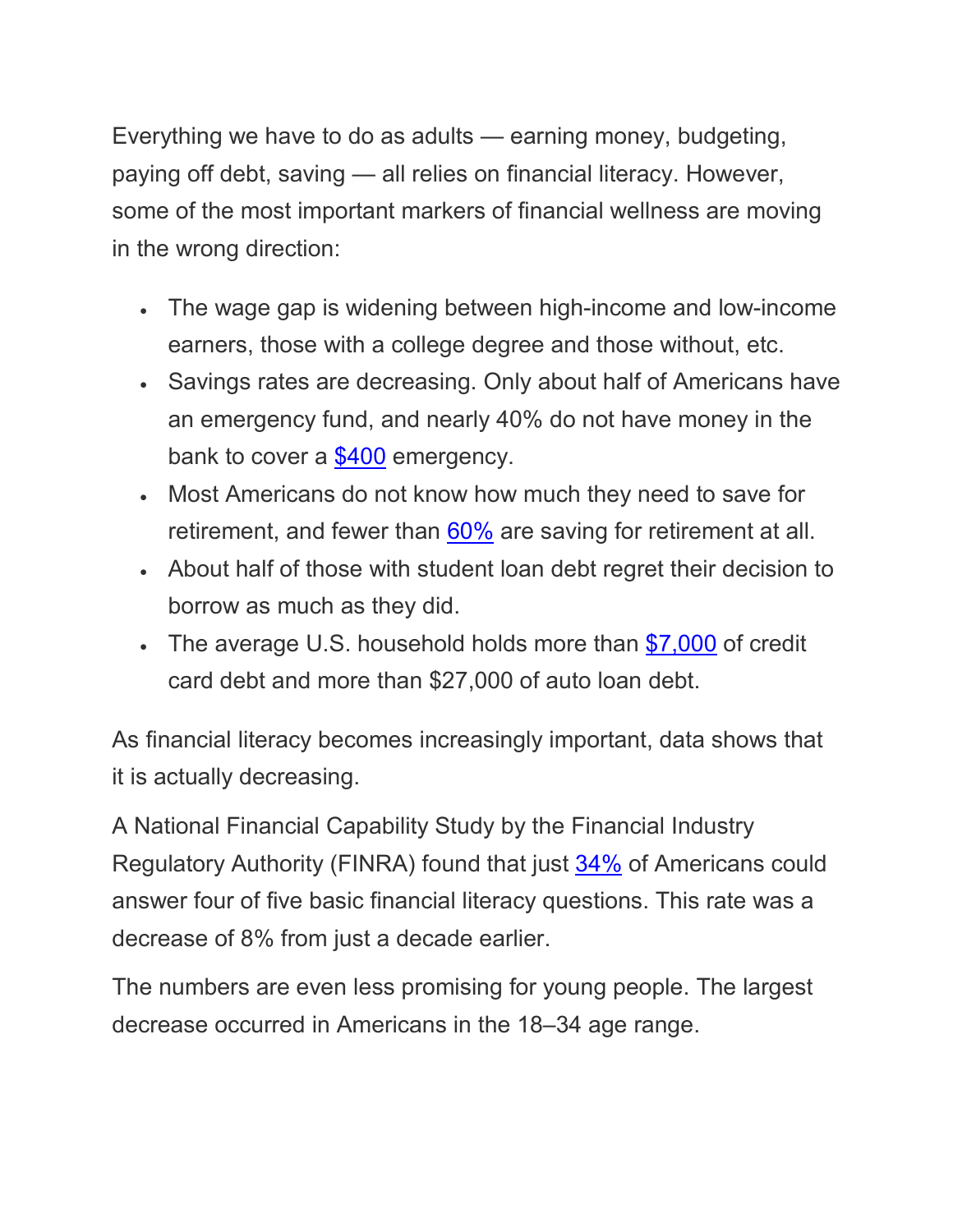While financial literacy is important for people of all generations, it's particularly important among college students and young people for a few different reasons.

#### Student loan debt is increasing

Perhaps the most significant financial issue facing college students is the student debt crisis.

The total student debt has topped [\\$1.6](https://www.savingforcollege.com/article/student-loan-statistics) trillion, with more than 45 million individuals owing money. Of those students who graduated in 2019, roughly 70% of them took on student debt with the average student nearly \$30,000 in debt.

This trend is troubling, and it doesn't appear to be slowing down. Unless there are significant policy changes surrounding student loans and the price of college, it's likely that student debt will only continue to increase.

## Retirement income is not guaranteed

It's hard to predict where the Social Security program will be when today's college students retire.

By the administration's own admission, the current reserves are only enough to fully pay for benefits through [2037.](https://www.ssa.gov/policy/docs/ssb/v70n3/v70n3p111.html)

At that point, reserves will run out, and the administration will only be able to make 76% of scheduled payments. While policy changes could certainly fully fund the program, plenty of people are pessimistic about whether that will happen.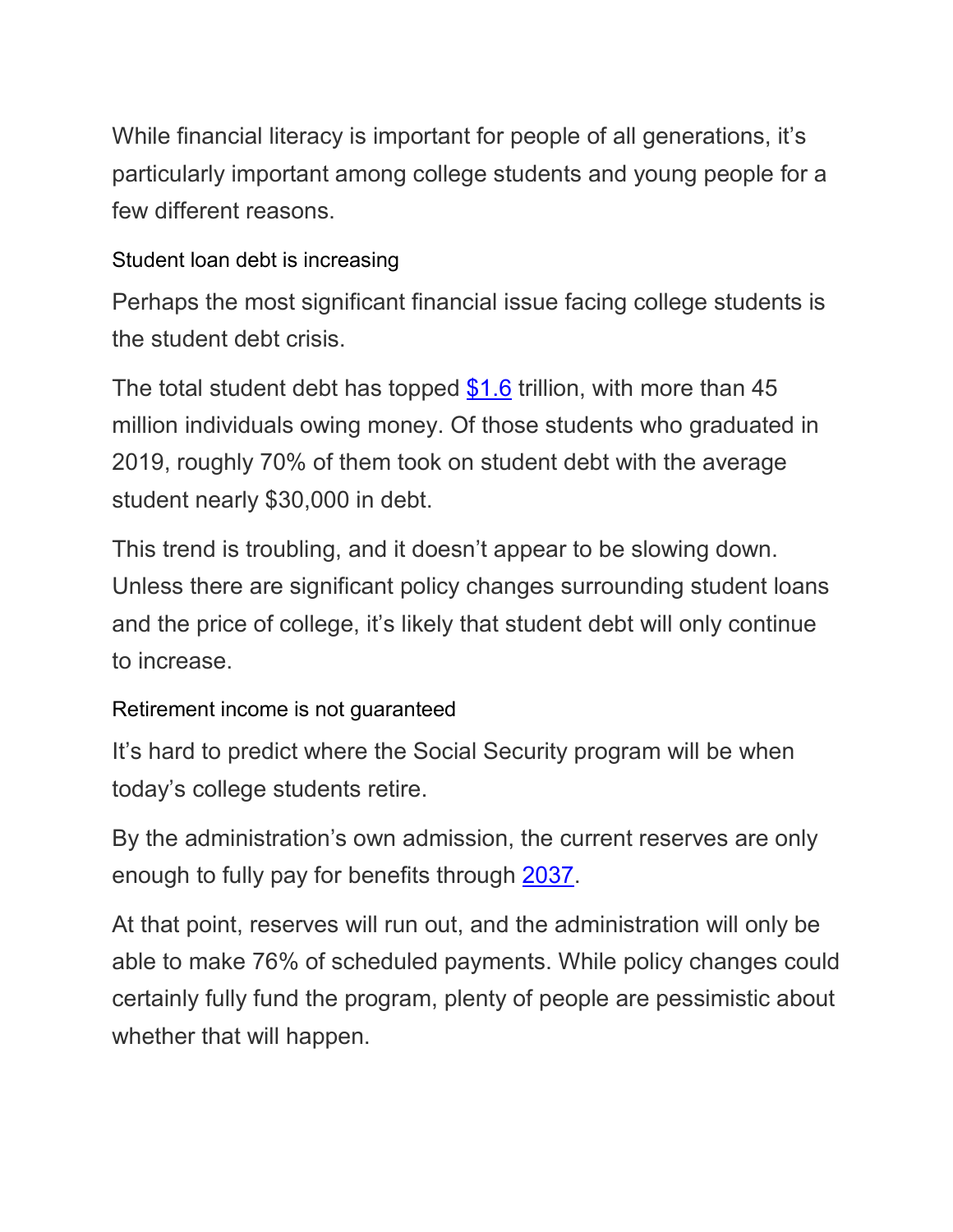As a result, young people are wise to plan to fund their own retirement.

Unfortunately, young people have fewer options for retirement planning.

Pension plans, once a popular benefit employer offered, are quickly disappearing. Instead, more people are tasked with funding their own retirement. In addition, without increasing wages, that means young people have less money to devote to other expenses.

#### Incomes are stagnating or falling

Despite being more educated, people graduating from college today are not making more money than their parents and grandparents were at the same age.

A recent [Pew Research Center](https://www.pewsocialtrends.org/essay/millennial-life-how-young-adulthood-today-compares-with-prior-generations/) study found that wages for young workers have barely increased over the past 50 years.

Today, college-educated workers make roughly the same as collegeeducated people did in previous generations, when you account for inflation. However, when you look at those with a partial college education or none at all, today's young people are making less than previous generations.

Because young people are making less money, it is critical that they learn to manage it. Financial literacy is key.

If this trend continues, it could be the case that today's young people make the same as or even less than their parents and grandparents did.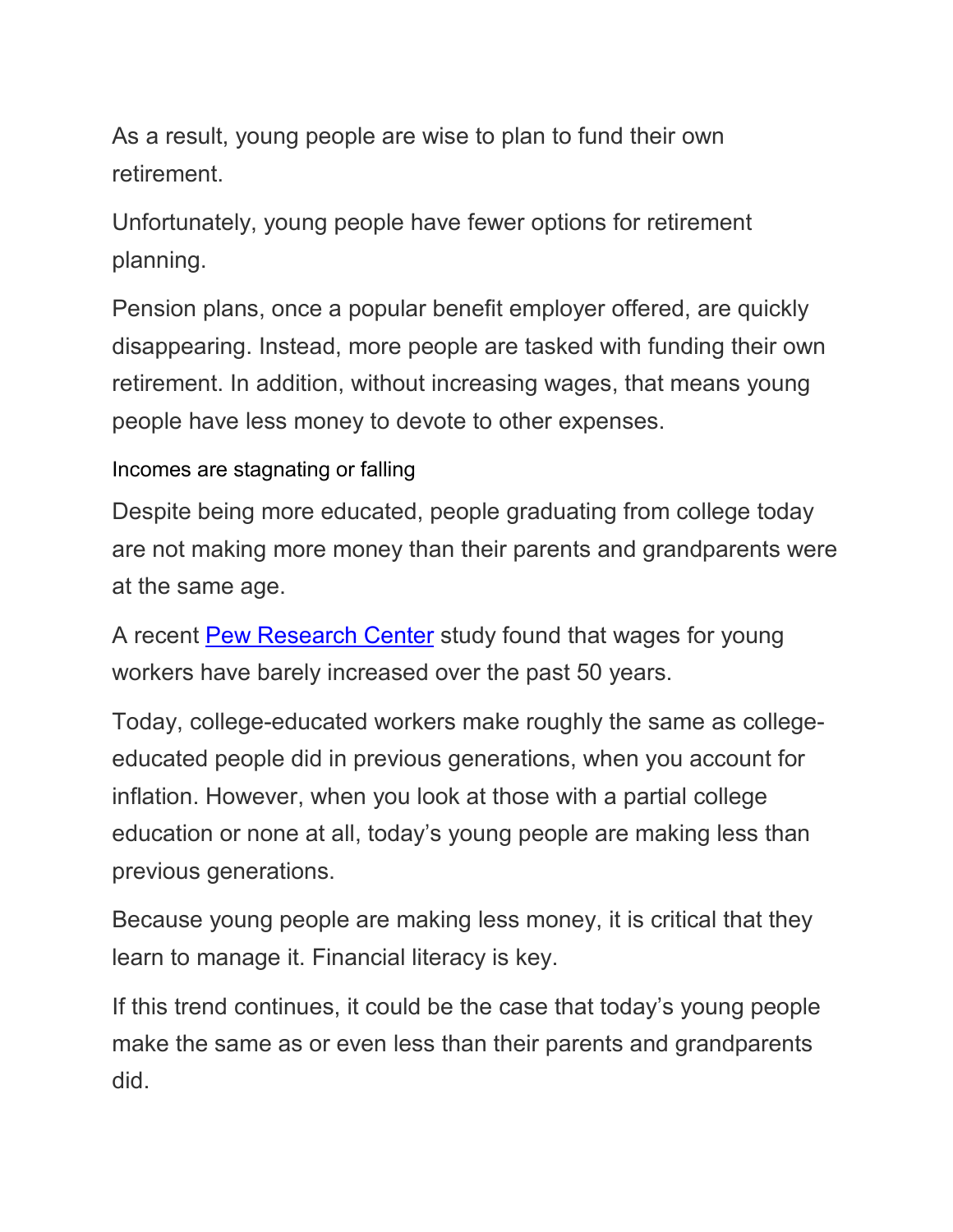# **How to Increase Financial Literacy for College Students**

Financial literacy is decreasing among young people at a time when it is more important than ever.

As a college student, now is the time to find ways to increase your knowledge of financial skills and concepts. As the parent of a college student, now is your time to help them.

Since the U.S. education system includes little in the way of personal finance education, it's up to families and individuals to shoulder the responsibility.

## Take advantage of government resources

Through the Fair and Accurate Credit Transactions Act of 2003, the federal government created its Financial Literacy and Education Commission.

The purpose of this Commission is to help increase financial literacy among Americans.

The Commission provides an educational website to help people learn about basic financial concepts.

Agencies such as the Consumer Financial Protection Bureau and U.S. Securities and Exchange Commission also publish educational articles to help Americans learn about money.

Free tools and resources from banks and credit unions

Check with your bank or credit union to find out if they offer any tools or services to help you learn more.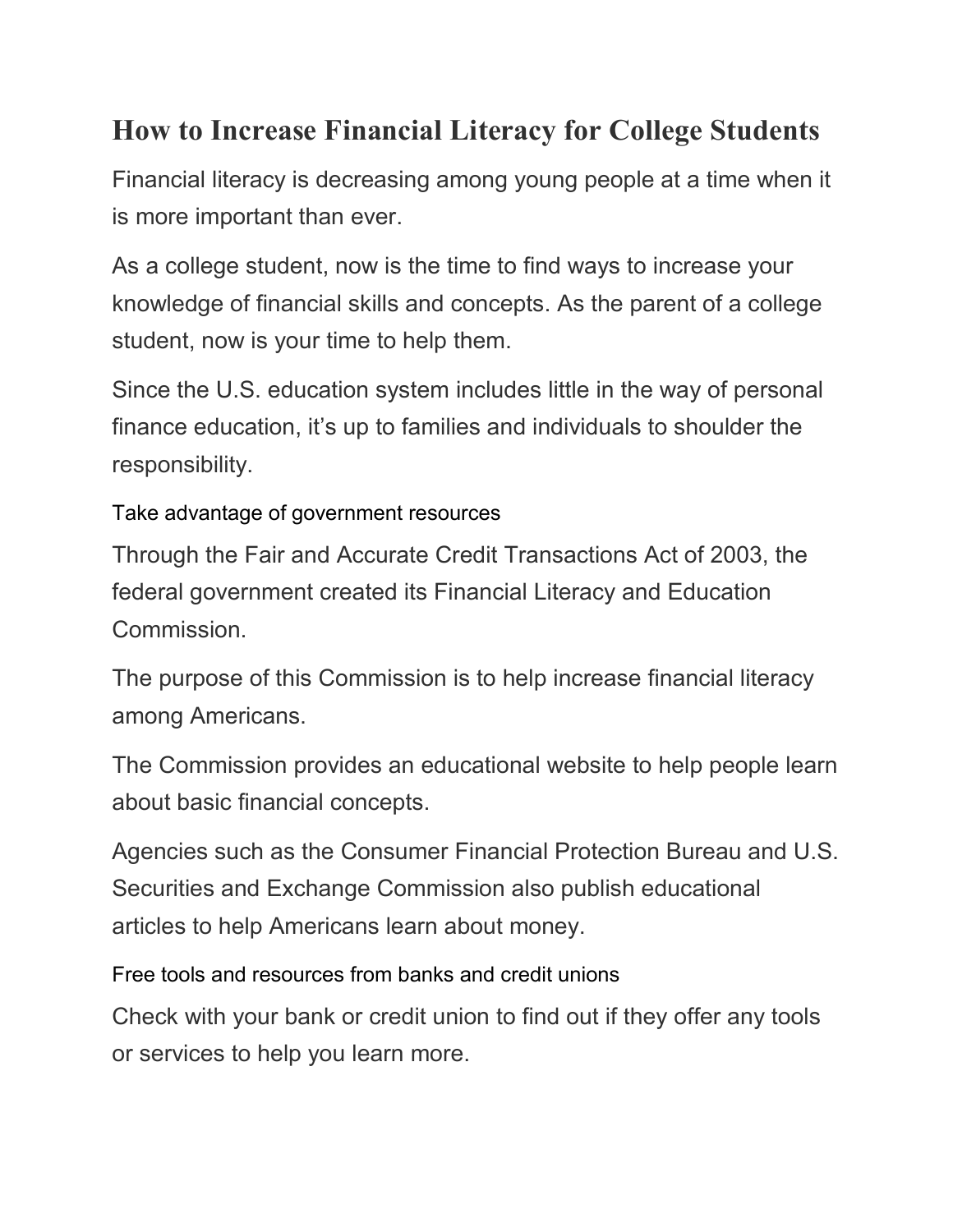Many companies have article libraries on their websites where they educate customers on financial topics.

They may also have budgeting tools to help you get into the practice.

### Consult financial professionals

College might seem like an early time to seek out financial professionals, but it will only help set you up better in the future.

Some professionals help you set ip and carry out long-term financial goals; while others can help you adapt your daily financial habits.

Your school might even have financial professionals available to students for a free or discounted rate.

Take a finance course in college

If you are a college student, you are in the perfect environment to learn.

Your school almost certainly has some finance classes available. Some may even offer classes specific to personal finances and financial literacy.

Find online financial literacy resources for college students

Living in the digital age, there is no shortage of online resources that can help you increase your financial literacy.

Having grown up with technology, today's college students will be more adept than anyone at finding the information they need.

Just make sure to get your information from a reputable source, since anyone can post information online.